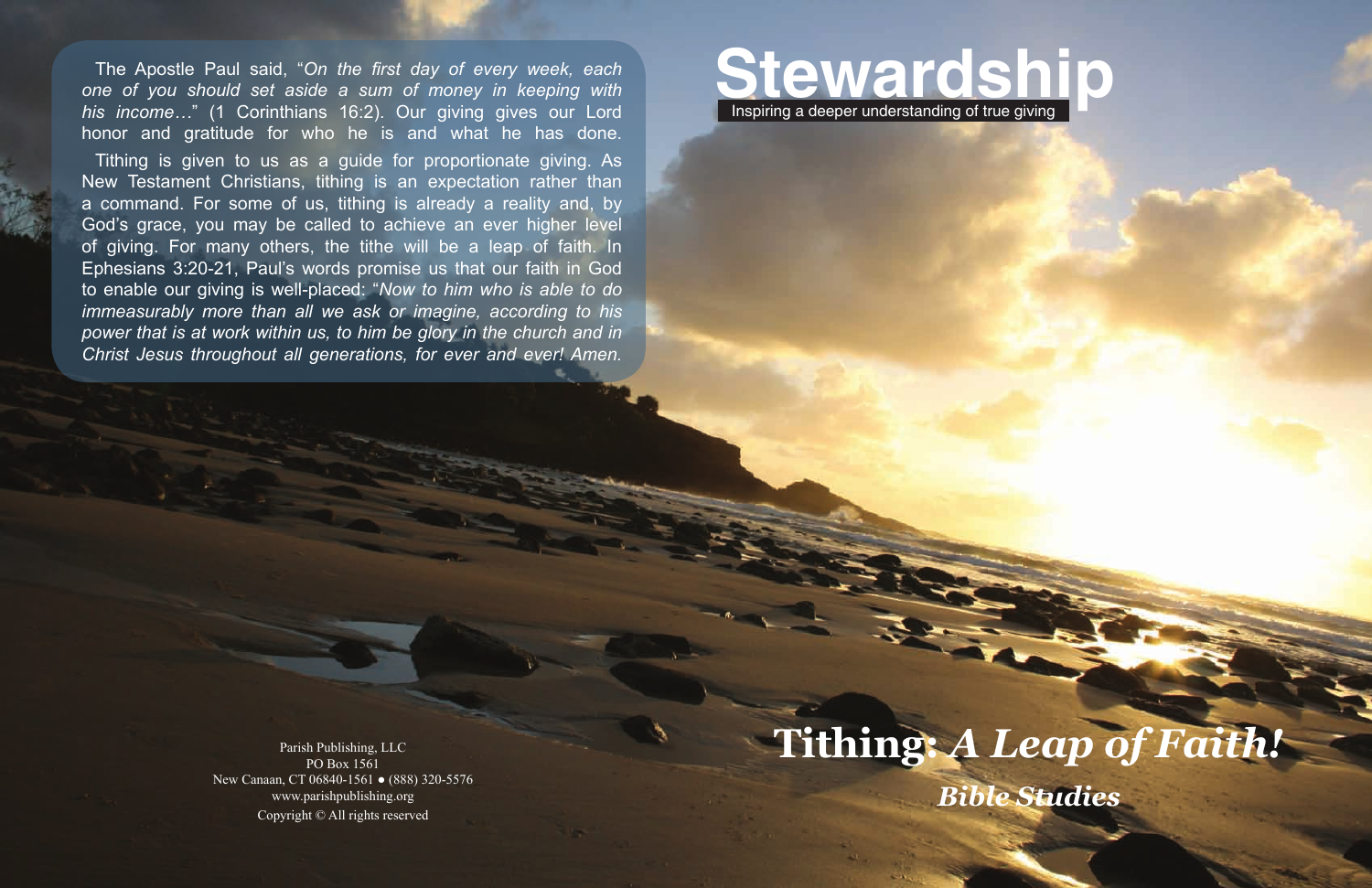

## **Tithing: A Leap of Faith! Bible Study**

### *Whose Money Is It Anyway?*

**Prayer:** Dear good and gracious heavenly Father, you call us to live lives of gratitude, yet we are prone to take for granted all of our wonderful blessings. You call us to be faithful, but our days are filled with doubt and anxiety. You call us to be generous, but we respond with closed fists. Lord, forgive us and enable us to be faithful and generous with the blessings that you entrust to us. Give us hearts that are filled with thankfulness, faith, and generosity. In your precious name we pray. **Amen. Whose Money Is It Anyway!**<br>I and gracious heavenly Father, you call us to live lives of gratituded all of our wonderful blessings. You call us to be faithful, bu nd anxiety. You call us to be generous, but we respond with

#### **Purpose of Study:**

This study will help us understand or reinforce our understanding that...

- God is the creator and source of all things.
- Through our giving we are returning to God what he has already given to us. nd or reinforce our understanding<br>ource of all things.<br>tre returning to God what he has al<br>'s gifts.
- We are stewards of God's gifts.

#### **God Is the Source**

It is so easy for us to have the attitude that we, rather than God, own the things we possess. After all, didn't our hard work and sweat make it possible for us to acquire all that we have? Since our names are on the titles of our cars and houses, doesn't that mean that we own those things? Only through God's gift of faith are we able to understand and accept the words of Psalm 24:1: *"The earth is the Lord's, and everything in it, the world, and all who live in it."* As King David said in his prayer: *"Everything comes from you, and we have given you only what comes from your hand"* (1 Chronicles 29:14). We read in Haggai*, "'The silver is mine and the gold is mine,' declares the Lord almighty"* (Haggai 2:8). Our attitudes and actions not- withstanding, God is the creator and owner of all. As stewards, we merely manage what he entrusts to us. God has not relinquished his ownership. or us to have the attitude that we, rather than<br>hgs we possess. After all, didn't our hard work<br>t possible for us to acquire all that we have?<br>are on the titles of our cars and houses, doesn't<br>own those things? Only throug The sites of the sites of the sites of the sites of the sites of the sites of the sites of the sites of the sites of the sites of the sites of the sites of the sites of the sites of the sites of the sites of the sites of t

While still retaining his ownership, God has given us the ability to acquire and possess many things. Moses reminded the Israelites of this reality: *"You may say to yourself, 'My power and the strength of my hands have produced this wealth for me.' But remember the Lord your God, for it is he who gives you the ability to produce wealth, and so confirms his covenant, which he swore to your forefathers, as it is today"* (Deuteronomy 8:17-18). Along with all his gifts, including our bodies and our intelligence, God adds to them our desire and ability to work. It is only by God's grace that we possess anything.

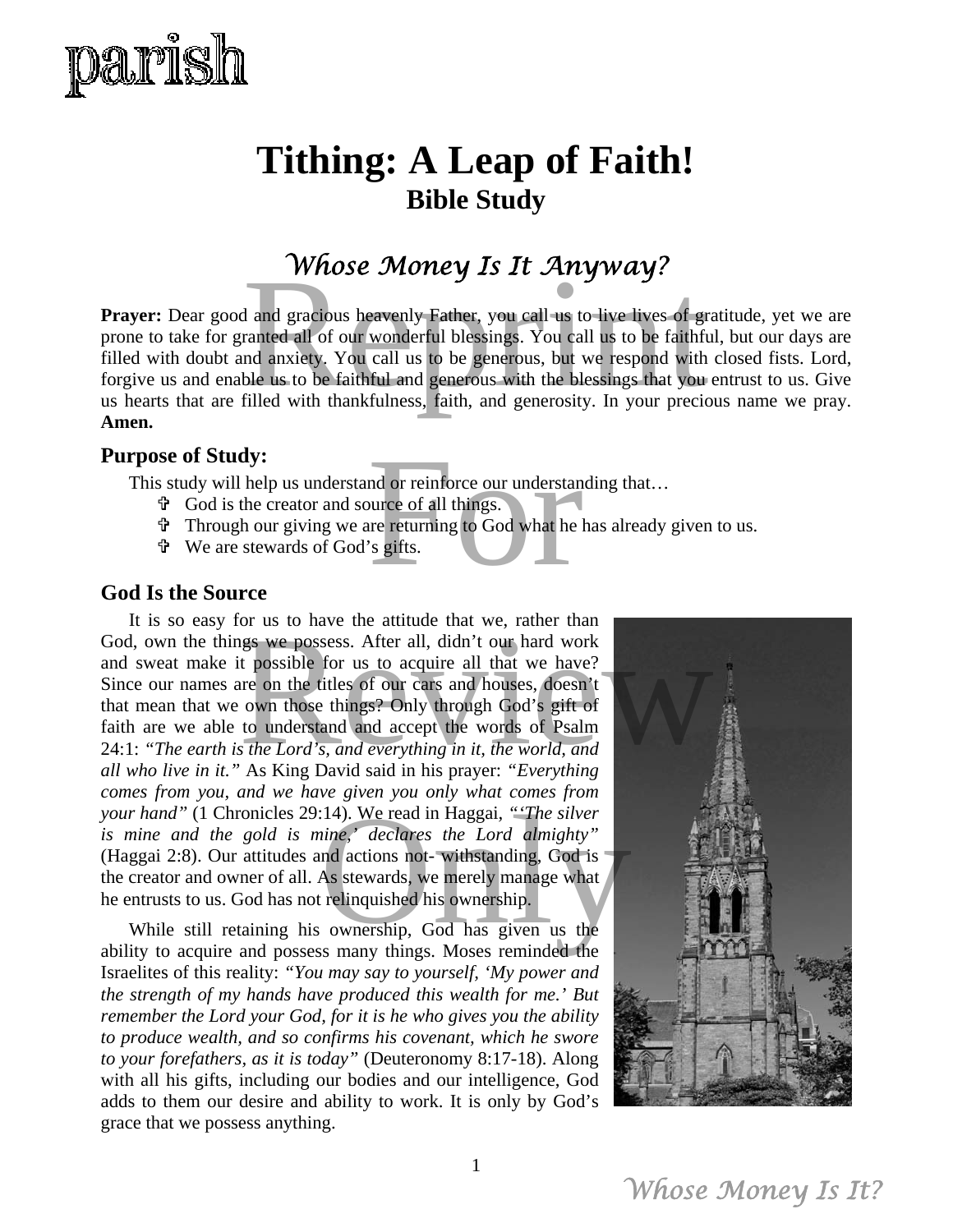\$10,000. However, what is the determining factor as to what is acceptable to God? Is it that we tithe? Is it the amount we give? Paul tells us that our willingness is what matters to God. If you begrudgingly part with your money, ask God to change your heart.

**Sacrificial Giving:** One of the greatest examples of giving beyond one's means comes to us by way of Paul's letter to the Corinthians. He commends the Macedonian Christians as he writes, *"Out of the most severe trial, their overflowing joy and their extreme poverty welled up in rich generosity. For I testify that they gave as much as they were able, and even beyond their ability. Entirely on their own, they urgently pleaded with us for the privilege of sharing in this service to the saints"* (2 Corinthians 8:2-4). These Christians were not just looking out for themselves but, in spite of their own need,



gave to others whom they considered to be in greater need. Verses 1 and 5 give us the secret of the Macedonians' generosity. Paul introduces this account by writing, *"We want you to know about the grace that God has given the Macedonian churches."* Apart from God's grace, our giving is fruitless. And in verse 5 we read, *"And they did not do as we expected, but they gave themselves first to the Lord and then to us in keeping with God's will."* Giving of ourselves to the Lord must precede the giving of our resources. Giving because we are his children brings us *"over flowing joy."*  Imp out for<br>
Example 18 and to be in greater need. Verses 1<br>
pduces this account by writing, "V<br> *seedonian churches.*" Apart from<br>
"And they did not do as we expect<br> *seeping with God's will.*" Giving<br>
see Giving because

For many tithers, giving is sacrificial. Perhaps the gift is not as sacrificial as the poor widow Christ commended (Luke 21:1-4), but in many cases giving one tenth of one's income is a sacrifice. Although it may seem impossible to make do on 90 percent of our incomes, it is done by many people. If we take a leap of faith and begin to tithe, God will provide. ers, giving is sacrificial. Perhaps the gift is not as sacrificial as the diffuse 21:1-4), but in many cases giving one tenth of one's income<br>seem impossible to make do on 90 percent of our incomes, it is do<br>a leap of fai

**Regular giving:** Paul wrote, *"On the first day of every week, each one of you should set aside a sum of money in keeping with his income . . ."* (1 Corinthians 16:2). In both the Old and New Testaments, God asks for disciplined and regular giving. Paul directs us to give on the first day; Festallients, God asks for disciplined and regular giving. Fault directs us to give on the first day, however, some of us may find it more convenient to give every two weeks or monthly. As frequently as we receive our inco frequently as we receive our incomes, our gifts should be made as part of our worship of the Lord. Tithers give regularly from their incomes.

#### **Is God Calling You to Tithe?**

The portion of your income that you give to the Lord is between you and him. As you spend time reading God's Word and in prayer seeking his guidance, he will guide you in what you can and should give. Your spiritual maturity and your financial situation are major determinants in deciding what you give. Because God knows your spiritual and financial situations, he will not call upon you to give more than you can handle.

Every month you dispassionately make those payments for the mortgage, the car loan, the utility and cable and other bills. If tithing is simply a financial decision, you may consider it a bill just like other bills. Certainly it is commendable that you're making a regular proportionate, perhaps even

*Love and Duty*